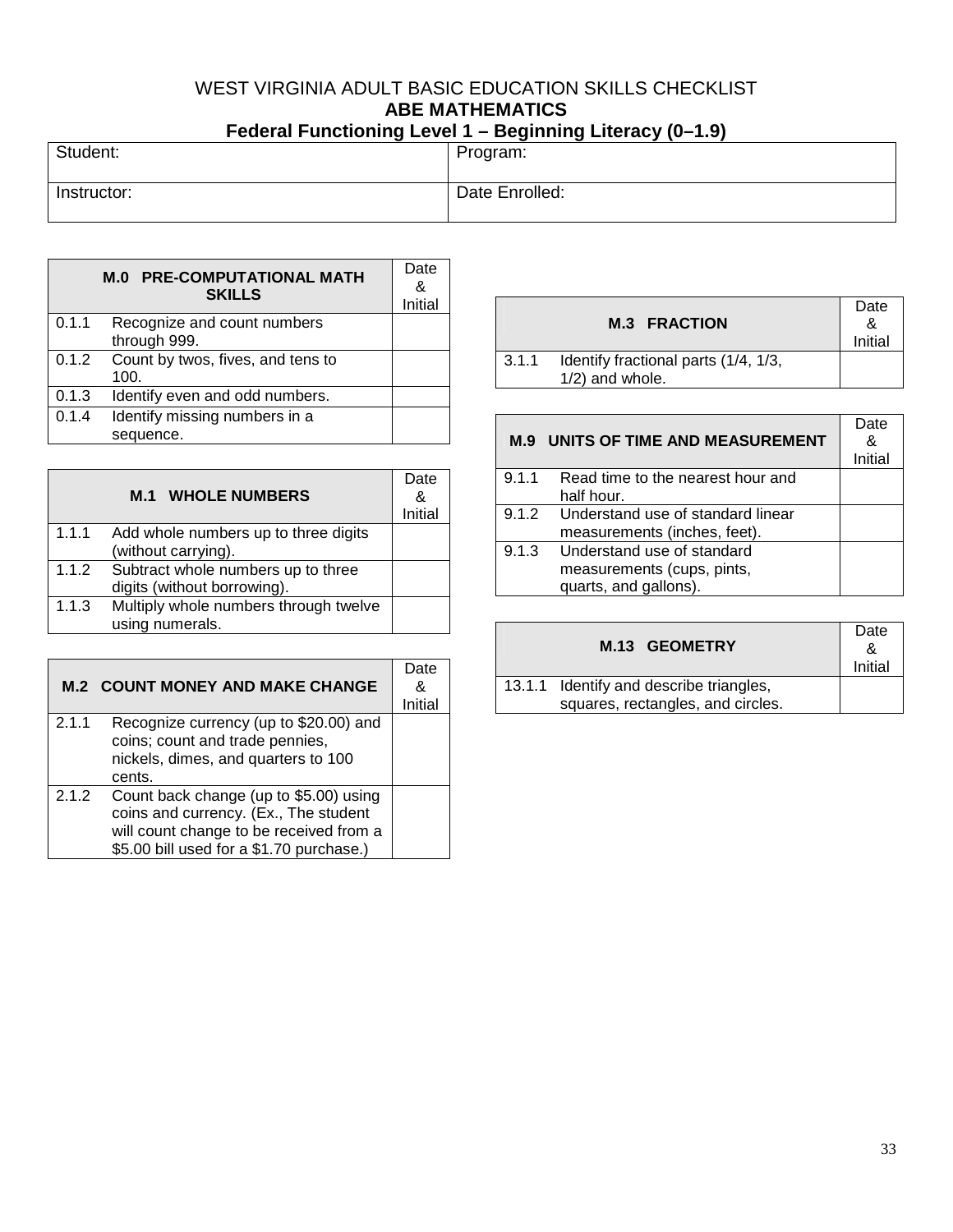#### **MATHEMATICS – BEGINNING LITERACY – LEVEL 1 Each IGO should be mastered with a minimum score of 80%.**

# *Pre-Computational Math Skills*

- M.0.1.1 Recognize and count numbers through 999 by completing a number chart with random prompts.<br>M.0.1.2 Count by twos, fives, and tens to one hundred, either orally or through a written exercise.
- M.0.1.2 Count by twos, fives, and tens to one hundred, either orally or through a written exercise.<br>M.0.1.3 Identify a minimum of ten even and odd numbers.
- Identify a minimum of ten even and odd numbers.
- M.0.1.4 Identify a minimum of ten missing numbers in a sequence.

# *Whole Numbers*

- M.1.1.1 Complete a minimum of ten problems that require adding whole numbers up to three digits (without carrying).
- M.1.1.2 Complete a minimum of ten problems that require subtracting whole numbers up to three digits (without borrowing).
- M.1.1.3 Complete a minimum of ten problems that require multiplying whole numbers through twelve using numerals.

#### *Count Money and Make Change*

- M.2.1.1 Complete a minimum of ten problems that require recognizing currency (up to \$20.00) and coins; complete a minimum of ten problems that require counting and trading pennies, nickels, dimes, and quarters to 100 cents.
- M.2.1.2 Given a minimum of ten different situations, count back change (up to \$5.00) using coins and currency. (Ex., The student will count change to be received from a \$5.00 bill used for a \$1.70 purchase.)

#### *Fractions*

M.3.1.1 Identify a minimum of two examples each of the fractional parts (1/4, 1/3, 1/2) and whole.

# *Units of Time and Measurement*

- M.9.1.1 Complete a minimum of five problems that require reading time to the nearest hour and five problems to the nearest half hour.
- M.9.1.2 Complete a minimum of ten statements that demonstrate an understanding of linear measurement. (For example, the length of a book is measured in (a) inches (b) feet.)
- M.9.1.3 Complete a minimum of ten problems that demonstrate an understanding of standard measurements (cups, pints, quarts, and gallons). For example, a glass of milk is measured in (a) quarts (b) cups (c) pints.

#### *Geometry*

M.13.1.1 Identify a triangle, square, rectangle, and circle; draw an example of each.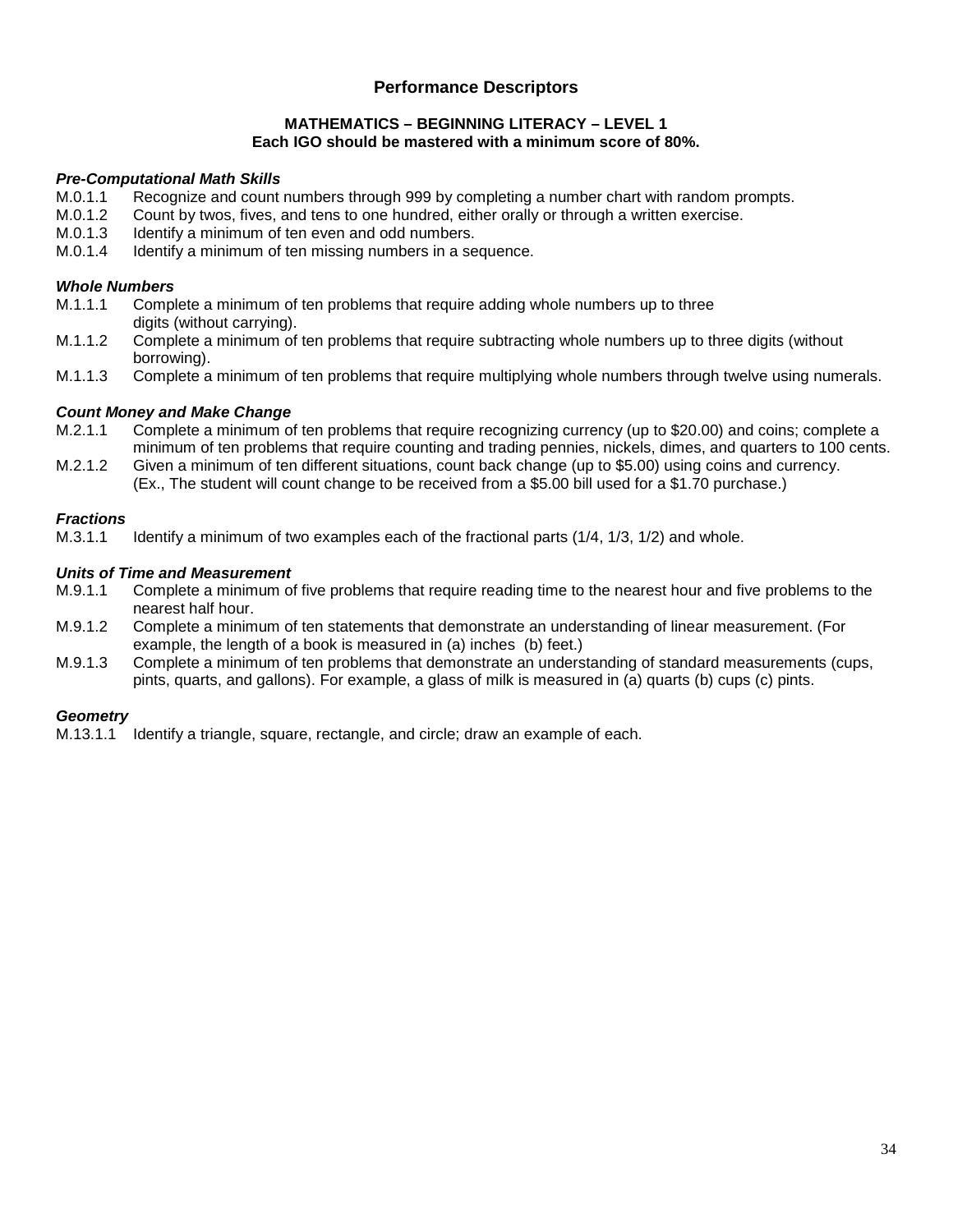# WEST VIRGINIA ADULT BASIC EDUCATION SKILLS CHECKLIST **ABE MATHEMATICS Federal Functioning Level 2 – Beginning Basic (Level 2–3.9)**

| $\Gamma$ cucial Functioning Level 2 – Deginining Dasic (Level 2–3.9) |                |  |
|----------------------------------------------------------------------|----------------|--|
| Student:                                                             | Program:       |  |
| Instructor:                                                          | Date Enrolled: |  |

|       | <b>M.1 WHOLE NUMBERS</b>                                                                                                      | Date<br>&<br>Initial |
|-------|-------------------------------------------------------------------------------------------------------------------------------|----------------------|
| 1.2.1 | Identify place value to at least the<br>thousands place.                                                                      |                      |
| 1.2.2 | Add whole numbers up to three digits<br>using carrying.                                                                       |                      |
| 1.2.3 | Subtract whole numbers up to<br>three digits using borrowing.                                                                 |                      |
| 1.2.4 | Multiply whole numbers up to<br>three digits using carrying.                                                                  |                      |
| 1.2.5 | Divide whole numbers up to<br>hundreds by one digit.                                                                          |                      |
| 1.2.6 | Solve single-step, real-life word<br>problems involving addition and<br>subtraction using up to three-digit<br>whole numbers. |                      |

|       | <b>M.3 FRACTIONS</b>                                                                                                                     | Date<br>&<br>Initial |
|-------|------------------------------------------------------------------------------------------------------------------------------------------|----------------------|
| 3.2.1 | Identify and demonstrate an<br>understanding of fractional parts<br>including $\frac{1}{4}$ , $\frac{1}{3}$ , $\frac{1}{2}$ , and whole. |                      |

|       | <b>M.4 DECIMALS</b>                                              | Date<br>Initial |
|-------|------------------------------------------------------------------|-----------------|
| 4.2.1 | Identify and write amounts of money<br>using decimals and words. |                 |

|       | <b>M.6 APPLY MATH IN A FUNCTIONAL</b><br><b>CONTEXT</b>                                         | Date<br>Initial |
|-------|-------------------------------------------------------------------------------------------------|-----------------|
| 6.2.1 | Solve simple addition and subtraction<br>problems by computing costs from a<br>restaurant menu. |                 |

| <b>M.8 ESTIMATION</b>                                       | Date<br>Initial |
|-------------------------------------------------------------|-----------------|
| 8.2.1 Use rounding and estimation for tens<br>and hundreds. |                 |

| <b>M.9 UNITS OF TIME AND MEASUREMENT</b> |                                           | Date<br>&<br>Initial |
|------------------------------------------|-------------------------------------------|----------------------|
| 9.2.1                                    | Identify clock time and calendar dates    |                      |
|                                          | using both words and numbers.             |                      |
|                                          | 9.2.2 Identify fourths, halves, and whole |                      |
|                                          | numbers on a ruler (inches) and weight    |                      |
|                                          | scales (pounds).                          |                      |
|                                          | 9.2.3 Identify and select appropriate     |                      |
|                                          | measures for capacity (cups, pints,       |                      |
|                                          | quarts, and gallons) and weight (ounces   |                      |
|                                          | and pounds).                              |                      |
| 9.2.4                                    | Interpret temperature from Fahrenheit     |                      |
|                                          | scale in various situations.              |                      |

| M.10 TABLES, CHARTS, GRAPHS, AND<br><b>MAPS</b>                                                                   |  |
|-------------------------------------------------------------------------------------------------------------------|--|
| 10.2.1 Solve problems using simple graphs<br>(pictograph, bar, line, and circle), tables<br>or distances on maps. |  |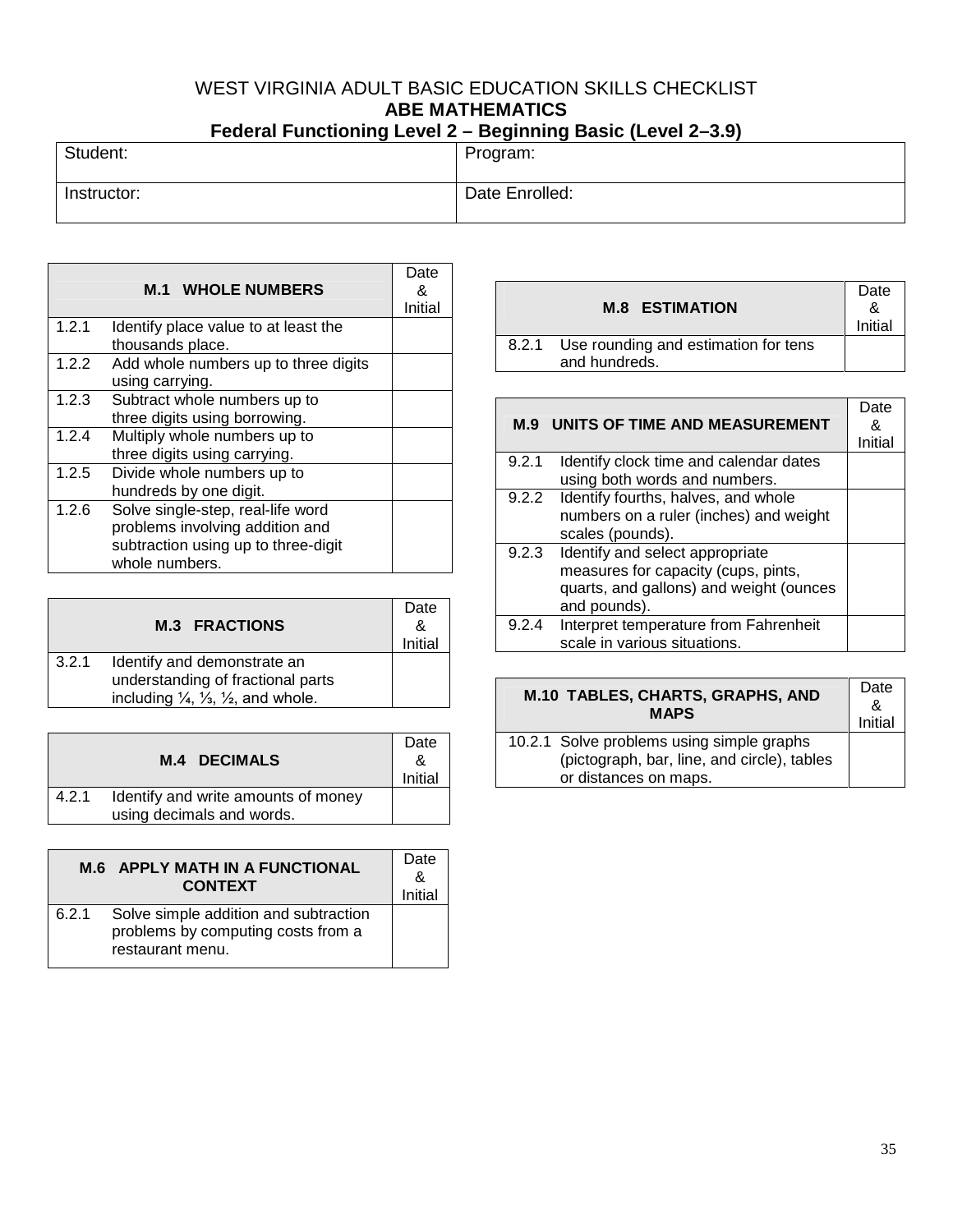#### **MATHEMATICS – BEGINNING BASIC – LEVEL 2 Each IGO should be mastered with a minimum score of 80%.**

#### *Whole Number*

- M.1.2.1 Complete a minimum of ten problems that require identifying place value to at least the thousands place.
- M.1.2.2 Complete a minimum of ten problems that require adding whole numbers up to three digits using carrying.
- M.1.2.3 Complete a minimum of ten problems that require subtracting whole numbers up to three digits using borrowing, including borrowing from zeroes.
- M.1.2.4 Complete a minimum of ten problems that require multiplying whole numbers up to three digits using carrying.
- M.1.2.5 Complete a minimum of ten problems that require dividing whole numbers up to hundreds by one digit, including problems with remainders.
- M.1.2.6 Solve a minimum of ten single-step, real-life word problems involving addition, and ten similar problems involving subtraction using up to three-digit whole numbers.

#### *Fractions*

M.3.2.1 Identify at least one example of the following: 1/4, 1/2, 1/3, and whole. Demonstrate at least one of each. For example, the student will fold paper or cut a candy bar into the designated parts.

# *Decimals*

M.4.2.1 Solve a minimum of ten problems that require identification of money using decimals (e.g., \$5.45); solve a minimum of ten problems that require identification of money using words (e.g., five dollars and forty-five cents).

# *Apply Math in a Functional Context*

M.6.2.1 Solve a minimum of five problems that require simple addition and subtraction by computing costs from a restaurant menu.

# *Estimation*

M.8.2.1 Round a minimum of five numbers to tens and a minimum of five numbers to hundreds. Solve a minimum of five problems using estimation that involves tens and hundreds. For example, estimate the sum of 406 and 798 (nearest hundred) or estimate the difference between 836 and 425 (nearest ten).

#### *Units of Time and Measurement*

- M.9.2.1 Identify clock time using both words and numbers in a minimum of ten problems; identify calendar dates using both words and numbers in a minimum of ten problems.
- M.9.2.2 Solve a minimum of five problems that require the identification of fourths, halves, and whole numbers on a ruler (inches); solve a minimum of five problems that require the identification of fourths, halves, and whole numbers on weight scales (pounds).
- M.9.2.3 Solve a minimum of five problems that require the identification and selection of appropriate measures for capacity (cups, pints, quarts, and gallons) and five problems with appropriate measures for weight (ounces and pounds).
- M.9.2.4 Identify a minimum of five temperatures on a Fahrenheit scale and complete a minimum of five statements that demonstrate an understanding of temperatures in various situations. Example: A very cold day is (a) 70<sup>0</sup> F (b)  $56^{\circ}$  F (c)  $16^{\circ}$  F.

#### *Tables, Charts, Graphs, and Maps*

M.10.2.1 Complete at least five questions each on three of the following: simple pictograph, bar graph, line graph, circle graph, table, or map.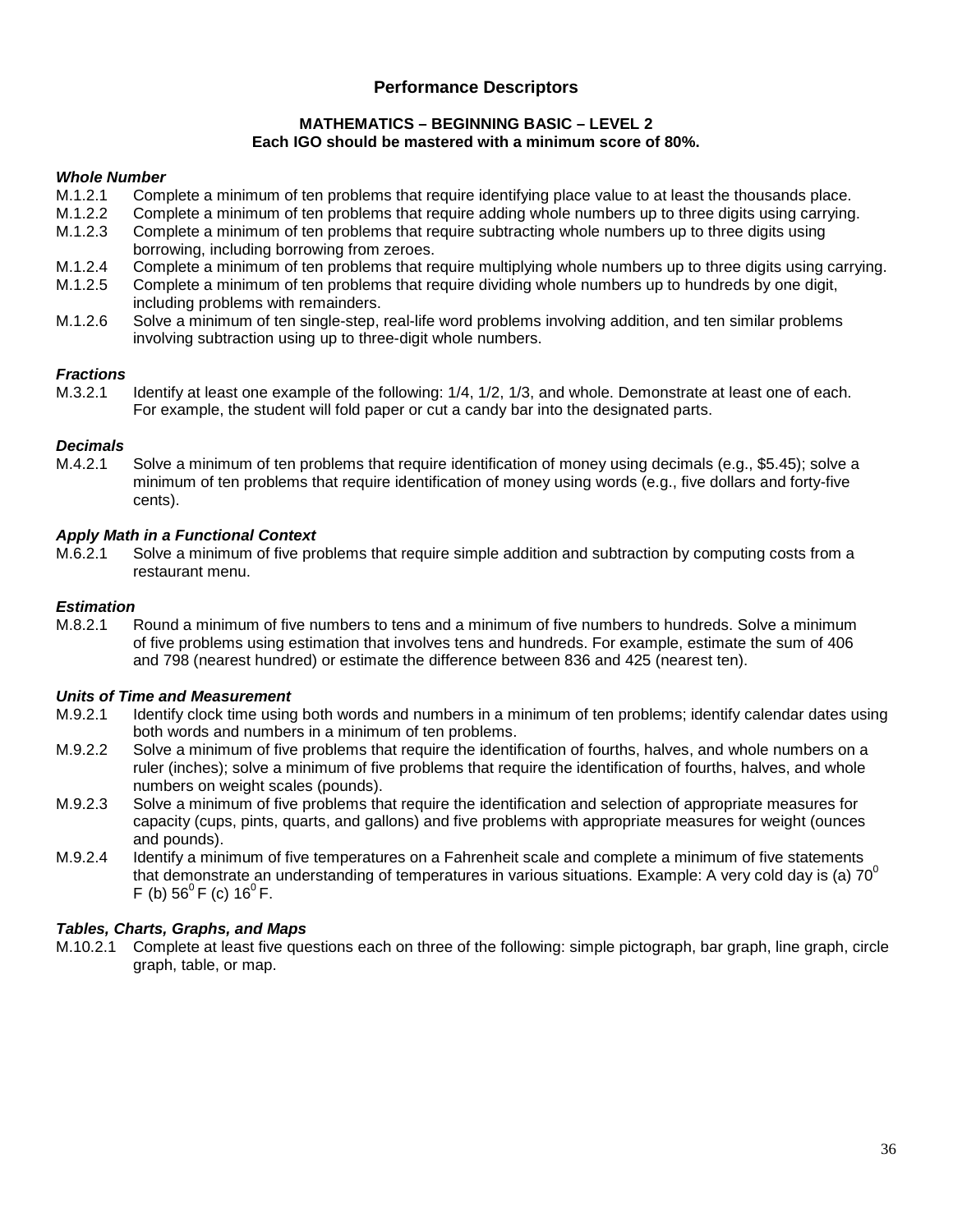# WEST VIRGINIA ADULT BASIC EDUCATION SKILLS CHECKLIST **ABE MATHEMATICS**

# **Federal Functioning Level 3 – Low Intermediate (4.0–5.9)**

| Student:    | Program:       |
|-------------|----------------|
| Instructor: | Date Enrolled: |

|       | <b>M.1 WHOLE NUMBERS</b>                                                                                                             | Date<br>&<br>Initial |
|-------|--------------------------------------------------------------------------------------------------------------------------------------|----------------------|
| 1.3.1 | Add whole numbers up to four digits.                                                                                                 |                      |
| 1.3.2 | Subtract whole numbers up to four<br>digits.                                                                                         |                      |
| 1.3.3 | Multiply whole numbers up to four<br>digits.                                                                                         |                      |
| 1.3.4 | Divide a four-digit number by at least a<br>three-digit number.                                                                      |                      |
| 1.3.5 | Compute using the correct order of<br>operations to solve problems including<br>multiply, divide, add, and subtract (M,<br>D, A, S). |                      |
| 1.3.6 | Solve single-step, real-life word<br>problems involving multiplication and<br>division using up to three-digit whole<br>numbers.     |                      |

|       | <b>M.3 FRACTIONS</b>                                                                                      | Date<br>&<br>Initial |
|-------|-----------------------------------------------------------------------------------------------------------|----------------------|
| 3.3.1 | Identify and calculate equivalent<br>fractions (fourths, thirds, halves,<br>eighths, fifths, and tenths). |                      |
| 3.3.2 | Add and subtract fractions (fourths,<br>thirds, halves, eighths, fifths, and<br>tenths).                  |                      |
| 3.3.3 | Multiply fractions (fourths, thirds,<br>halves, eighths, fifths, and tenths).                             |                      |
| 3.3.4 | Divide fractions (fourths, thirds, halves,<br>eighths, fifths, and tenths).                               |                      |

|       | <b>M.4 DECIMALS</b>                                                                                                   | Date<br>&<br>Initial |
|-------|-----------------------------------------------------------------------------------------------------------------------|----------------------|
| 4.3.1 | Identify place value for decimals<br>(tenths, hundredths, and thousandths).                                           |                      |
| 4.3.2 | Round decimals to whole numbers.                                                                                      |                      |
| 4.3.3 | Convert decimals to fractions and<br>fractions to decimals (fourths, thirds,<br>halves, eighths, fifths, and tenths). |                      |

|       | <b>M.6 APPLY MATH IN A FUNCTIONAL</b><br><b>CONTEXT</b>                      | Date<br>&<br>Initial |
|-------|------------------------------------------------------------------------------|----------------------|
| 6.3.1 | Compare prices and recognize best<br>buys.                                   |                      |
| 6.3.2 | Interpret information on a payroll stub.                                     |                      |
| 6.3.3 | Solve problems using money to write a<br>check and balance a check register. |                      |

| M.9   | UNITS OF TIME AND MEASUREMENT                                                                   | Date<br>&<br>Initial |
|-------|-------------------------------------------------------------------------------------------------|----------------------|
| 9.3.1 | Calculate units of time using a clock<br>and calendar.                                          |                      |
| 9.3.2 | Identify and select appropriate linear<br>measurements (inches, feet, yards,<br>and miles).     |                      |
| 9.3.3 | Identify and select appropriate metric<br>measurement (including meters, liters,<br>and grams). |                      |

| M.10 TABLES, CHARTS, GRAPHS, AND<br><b>MAPS</b> |                                                                                      | Date<br>&<br>Initial |
|-------------------------------------------------|--------------------------------------------------------------------------------------|----------------------|
|                                                 | 10.3.1 Measure and compute direct distances<br>using scales/legends on a simple map. |                      |

| M.13 GEOMETRY                             | Date<br>&<br>Initial |
|-------------------------------------------|----------------------|
| 13.3.1 Recognize basic geometric shapes   |                      |
| (triangle, square, circle, rectangle,     |                      |
| hexagon, and pentagon).                   |                      |
| 13.3.2 Calculate perimeter of squares and |                      |
| rectangles using whole numbers.           |                      |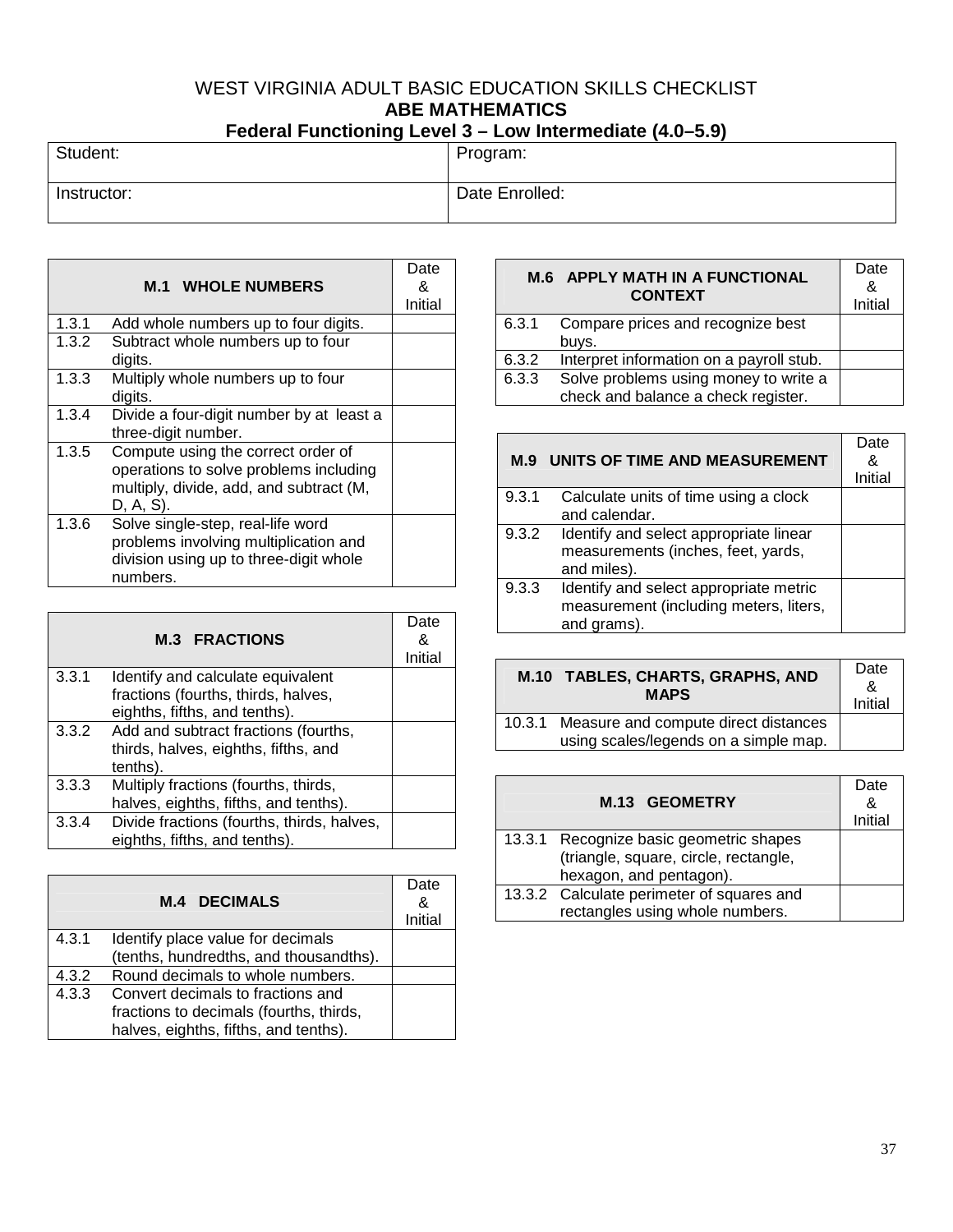#### **MATHEMATICS – LOW INTERMEDIATE – LEVEL 3 Each IGO should be mastered with a minimum score of 80%.**

#### *Whole Numbers*

- M.1.3.1 Complete a minimum of ten problems involving the addition of whole numbers up to four digits.
- M.1.3.2 Complete a minimum of ten problems involving the subtraction of whole numbers up to four digits.
- M.1.3.3 Complete a minimum of ten problems involving the multiplication of whole numbers up to four digits.
- M.1.3.4 Complete a minimum of ten problems involving the division of a four-digit number by at least a three-digit number.
- M.1.3.5 Compute using the correct order of operations to solve a minimum of ten problems including multiply, divide, add, and subtract (M, D, A, S).
- M.1.3.6 Solve a minimum of ten single-step, real-life word problems involving multiplication and division using up to three-digit whole numbers.

# *Fractions*

- M.3.3.1 Identify and calculate equivalent fractions (fourths, thirds, halves, eighths, fifths, and tenths) solving a minimum of five problems each that require (1) reducing, (2) raising fractions to higher terms, (3) changing improper fractions to whole or mixed numbers, and (4) changing mixed and whole numbers to improper fractions.
- M.3.3.2 Solve a minimum of ten fraction problems (fourths, thirds, halves, eighths, fifths, and tenths) that include addition of like and unlike denominators; subtract a minimum of ten similar fraction problems that include like and unlike denominators and borrowing from whole and mixed numbers.
- M.3.3.3 Solve a minimum of ten fraction problems (fourths, thirds, halves, eighths, fifths, and tenths) that include multiplication of fractions, whole numbers, and mixed fractions.
- M.3.3.4 Solve a minimum of ten fraction problems (fourths, thirds, halves, eighths, fifths, and tenths) that include division of fractions, whole numbers, and mixed fractions.

# *Decimals*

- Identify the place value for a minimum of five decimals each involving tenths, hundredths, and thousandths.
- M.4.3.2 Round a minimum of ten decimals to whole numbers.
- M.4.3.3 Convert a minimum of five decimals to fractions and five fractions to decimals (fourths, thirds, halves, eighths, fifths, and tenths).

#### *Apply Math in a Functional Context*

- M.6.3.1 Compare prices and recognize best buys in a minimum of ten problems.
- M.6.3.2 Answer a minimum of eight questions that require the interpretation of a payroll stub.
- M.6.3.3 Write at least two checks and complete a check register that includes beginning and ending balances and at least five transactions (deposits and checks).

# *Units of Time and Measurement*

- M.9.3.1 Solve a minimum of five problems that require calculating units of time using a clock; solve a minimum of five similar problems using a calendar.
- M.9.3.2 Identify and select appropriate linear measurements (inches, feet, yards, and miles) in a minimum of ten examples.
- M.9.3.3 Identify and select appropriate metric measurement (including meters, liters, and grams) in a minimum of ten examples.

#### *Tables, Charts, Graphs, and Maps*

M.10.3.1 Measure and compute a minimum of ten direct distances using scales/legends on a simple map.

# *Geometry*

- M.13.3.1 Identify a minimum of one example of each of the following basic geometric shapes: triangle, square, circle, rectangle, hexagon and pentagon.
- M.13.3.2 Calculate the perimeter of five squares and five rectangles using whole numbers.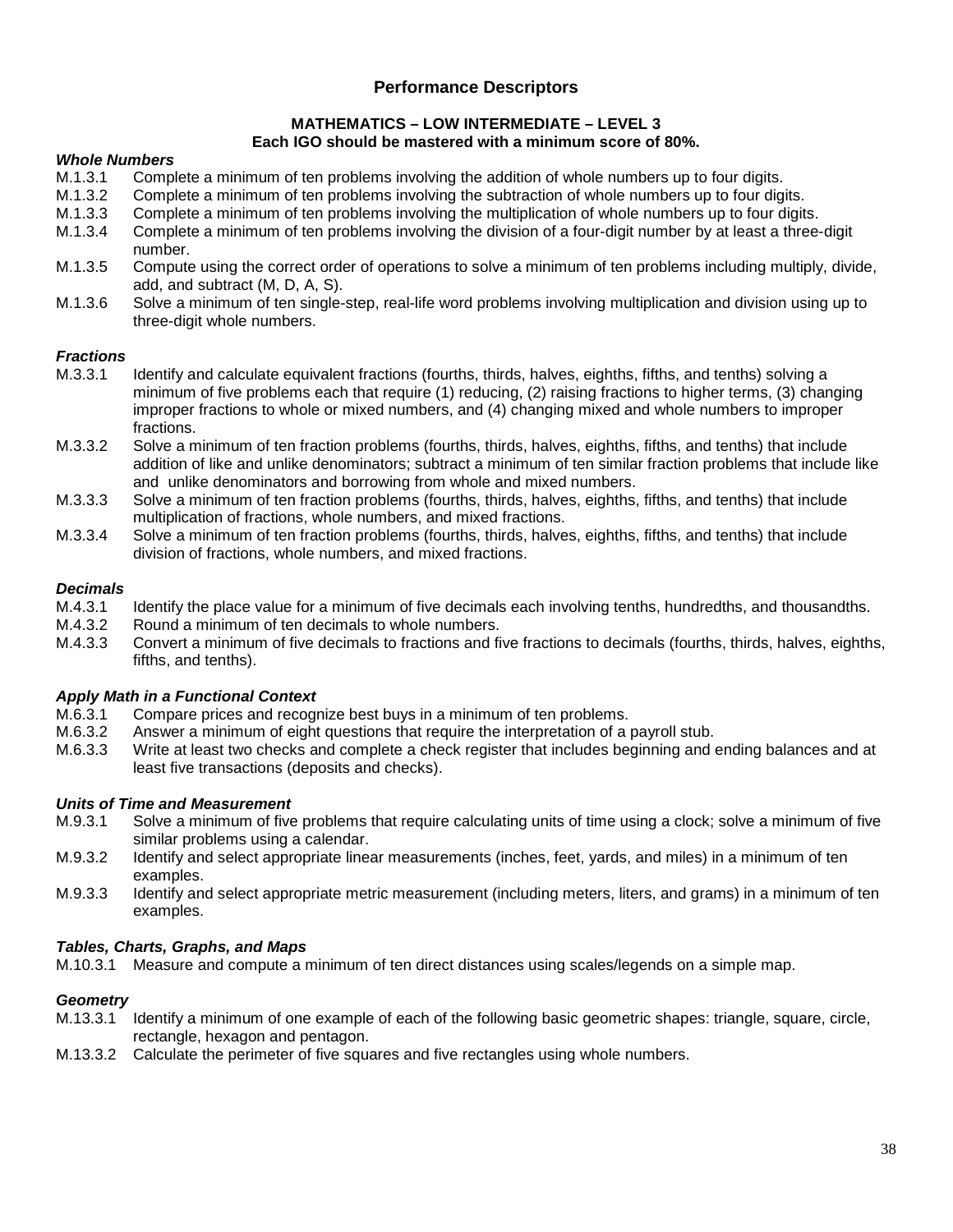# WEST VIRGINIA ADULT BASIC EDUCATION SKILLS CHECKLIST **ABE MATHEMATICS Federal Functioning Level 4 – High Intermediate (6–8.9)**

| <b>T</b> cacial Fanculating Ectors <b>Theory Internet and the capital</b> |                |
|---------------------------------------------------------------------------|----------------|
| Student:                                                                  | Program:       |
| Instructor:                                                               | Date Enrolled: |

# **NOTE: Essential IGOs related to the GED Tests are underlined.**

|       | <b>M.1 WHOLE NUMBERS</b>                                   | Date<br>Initial |
|-------|------------------------------------------------------------|-----------------|
| 1.4.1 | Solve real-life, multi-step whole<br>number word problems. |                 |

|       | <b>M.3 FRACTIONS</b>                                               | Date<br>Initial |
|-------|--------------------------------------------------------------------|-----------------|
| 3.4.1 | Solve a minimum of ten real-life word<br>problems using fractions. |                 |

| M.4 DECIMALS |                                                  | Date<br>&<br>Initial |
|--------------|--------------------------------------------------|----------------------|
| 4.4.1        | Add decimals; add decimals and whole             |                      |
|              | numbers.                                         |                      |
| 4.4.2        | Subtract decimals; subtract decimals             |                      |
|              | and whole numbers.                               |                      |
| 4.4.3        | Multiply decimals; multiply decimals             |                      |
|              | and whole numbers.                               |                      |
| 4.4.4        | Divide decimals; divide decimals and             |                      |
|              | whole numbers.                                   |                      |
| 4.4.5        | Solve real-life word problems using<br>decimals. |                      |

|       | <b>M.5 PERCENTS</b>                                                 | Date<br>&<br>Initial |
|-------|---------------------------------------------------------------------|----------------------|
| 5.4.1 | Convert percents to decimals and<br>fractions.                      |                      |
| 5.4.2 | Compute percents by finding the part,<br>the percent and the whole. |                      |
| 5.4.3 | Solve real-life word problems using<br>percents.                    |                      |

| <b>M.6 APPLY MATH IN A FUNCTIONAL</b><br><b>CONTEXT</b> |                                                               | Date<br>&<br>Initial |
|---------------------------------------------------------|---------------------------------------------------------------|----------------------|
| 6.4.1                                                   | Solve problems relating to payroll<br>stubs.                  |                      |
| 6.4.2                                                   | Interpret and calculate sales tax,<br>rebates, and discounts. |                      |

| 6.4.3 | Compute and compare unit pricing<br>using division of decimals.                                                                |  |
|-------|--------------------------------------------------------------------------------------------------------------------------------|--|
| 6.4.4 | Interpret catalog order forms and<br>calculate cost of multiple items,<br>shipping and handling, and sales tax<br>as required. |  |

| UNITS OF TIME AND MEASUREMENT<br>M.9 |                                                                                        | Date<br>&<br>Initial |
|--------------------------------------|----------------------------------------------------------------------------------------|----------------------|
| 9.4.1                                | Solve problems using conversions of<br>units of weight, length/width, and<br>capacity. |                      |

|        | M.10 TABLES, CHARTS, GRAPHS, AND<br><b>MAPS</b>                                                             | Date<br>&<br>Initial |
|--------|-------------------------------------------------------------------------------------------------------------|----------------------|
| 10.4.1 | Solve problems using maps to<br>compute travel time, gas<br>consumption, and travel costs.                  |                      |
| 10.4.2 | Develop and draw conclusions from<br>tables and graphs using instructor or<br>student selected information. |                      |

|               | <b>M.11 INTEGERS</b>               | Date<br>&<br>Initial |
|---------------|------------------------------------|----------------------|
| <u>11.4.1</u> | Identify positive and negative     |                      |
|               | numbers on a number line.          |                      |
| 11.4.2        | Add positive and negative numbers. |                      |
| 11.4.3        | Subtract positive and negative     |                      |
|               | numbers.                           |                      |
| 11.4.4        | Multiply positive and negative     |                      |
|               | numbers.                           |                      |
| 11.4.5        | Divide positive and negative       |                      |
|               | numbers.                           |                      |

|        | M.12 ALGEBRA                                                 | Date<br>&<br>Initial |
|--------|--------------------------------------------------------------|----------------------|
| 12.4.1 | Solve simple algebraic equations<br>$(e.g., 5x=40, 2x+4=10)$ |                      |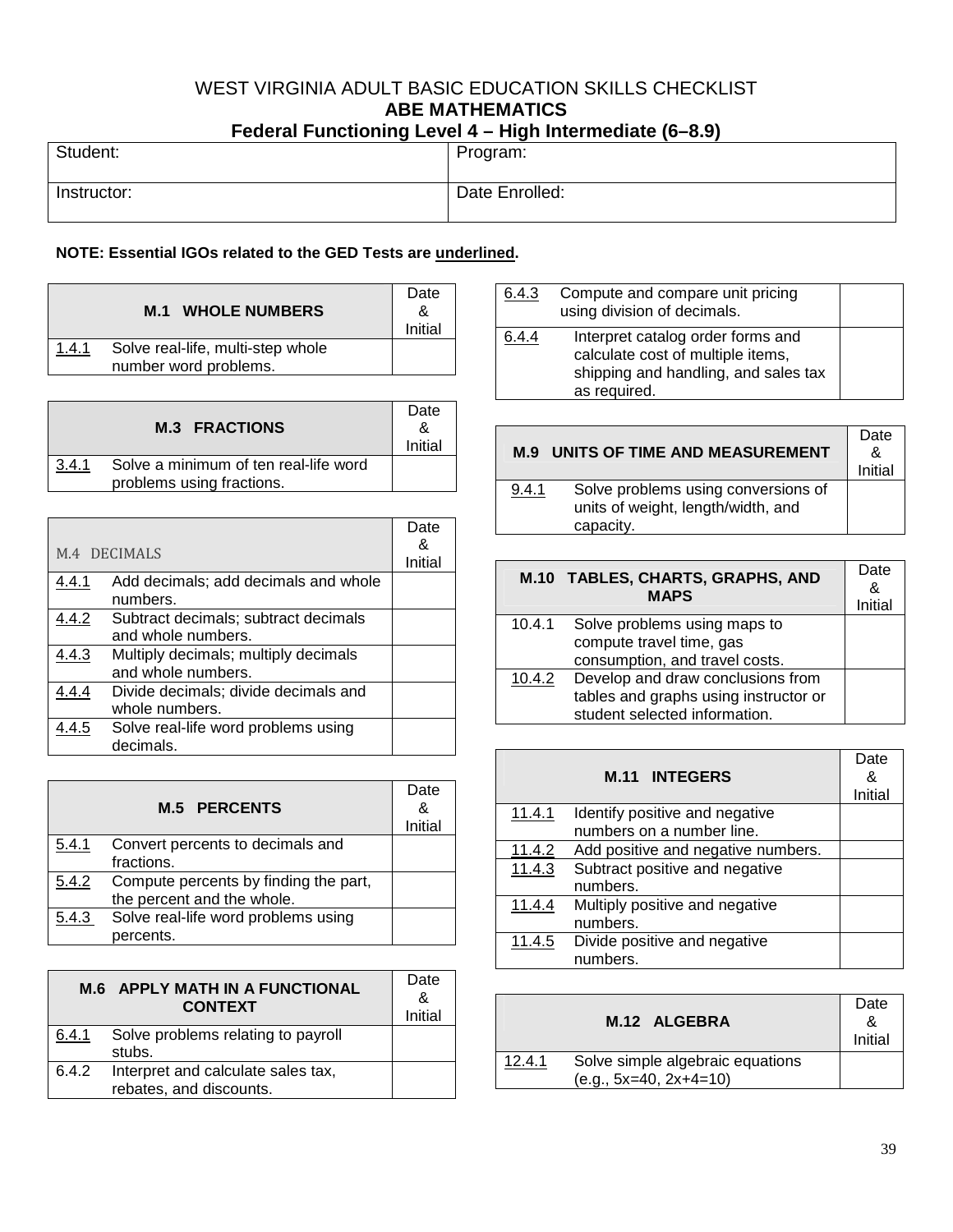#### **MATHEMATICS – HIGH INTERMEDIATE – LEVEL 4 Each IGO should be mastered with a minimum score of 80%.**

# *Whole Numbers*

M.1.4.1 Solve a minimum of ten real life, multi-step whole number word problems.

# *Fractions*

M.3.4.1 Solve a minimum of ten real-life word problems using fractions.

#### *Decimals*

- M.4.4.1 Solve a minimum of five problems involving adding decimals; solve a minimum of five problems involving adding decimals and whole numbers, both vertically and horizontally.
- M.4.4.2 Solve a minimum of five problems involving subtracting decimals; solve a minimum of five problems involving subtracting decimals and whole numbers, both vertically and horizontally.
- M.4.4.3 Multiply a minimum of five problems involving decimals; multiply a minimum of five problems involving decimals and whole numbers, both vertically and horizontally.
- M.4.4.4 Divide a minimum of five problems involving decimals; divide a minimum of five problems involving decimals and whole numbers.
- M.4.4.5 Solve a minimum of ten real-life word problems using decimals that require addition, subtraction, multiplication, and division.

# *Percents*

- M.5.4.1 Convert a minimum of ten percents to decimals and fractions.<br>M.5.4.2 Compute a minimum of five percent problems each involving (
- Compute a minimum of five percent problems each involving (1) finding the part, (2) finding the percent, and (3) finding the whole.
- M.5.4.3 Solve a minimum of fifteen real-life word problems with five each involving the three operations in M.5.4.2.

# *Apply Math in a Functional Context*

- M.6.4.1 Solve a minimum of eight problems relating to payroll stubs.<br>M.6.4.2 Interpret and calculate a minimum of five problems each inve
- Interpret and calculate a minimum of five problems each involving sales tax, rebates, and discounts.
- M.6.4.3 Solve a minimum of ten problems that require computing and comparing unit pricing using division of decimals.
- M.6.4.4 Accurately complete a catalog order form that lists at least five items for sale. List unit prices, amount of money for purchases, calculate a subtotal, tax, shipping, and total costs.

#### *Units of Time and Measurement*

M.9.4.1 Convert a minimum of ten units of weight, length, and capacity that include ounces, pounds, tons, inches, feet, yards, cups, pints, quarts, and gallons; complete five reading problems that use conversions of weight, length, and capacity.

# *Tables, Charts, Graphs, and Maps*

- M.10.4.1 Solve a minimum of ten problems using maps to compute travel time, gas consumption and travel costs.
- M.10.4.2 Develop and draw conclusions from a table or graph (pictograph, circle graph, bar graph, or line graph).

# *Integers*

- M.11.4.1 Identify a minimum of ten positive and negative numbers on a number line.
- M.11.4.2 Add a minimum of ten problems involving positive and negative numbers.
- M.11.4.3 Subtract a minimum of ten problems involving positive and negative numbers.<br>M.11.4.4 Multiply a minimum of ten problems involving positive and negative numbers.
- Multiply a minimum of ten problems involving positive and negative numbers.
- M.11.4.5 Divide a minimum of ten problems involving positive and negative numbers.

# *Algebra*

M.12.4.1 Solve a minimum of ten simple algebraic equations (e.g.,  $5x = 40$ ,  $2x + 4 = 10$ ).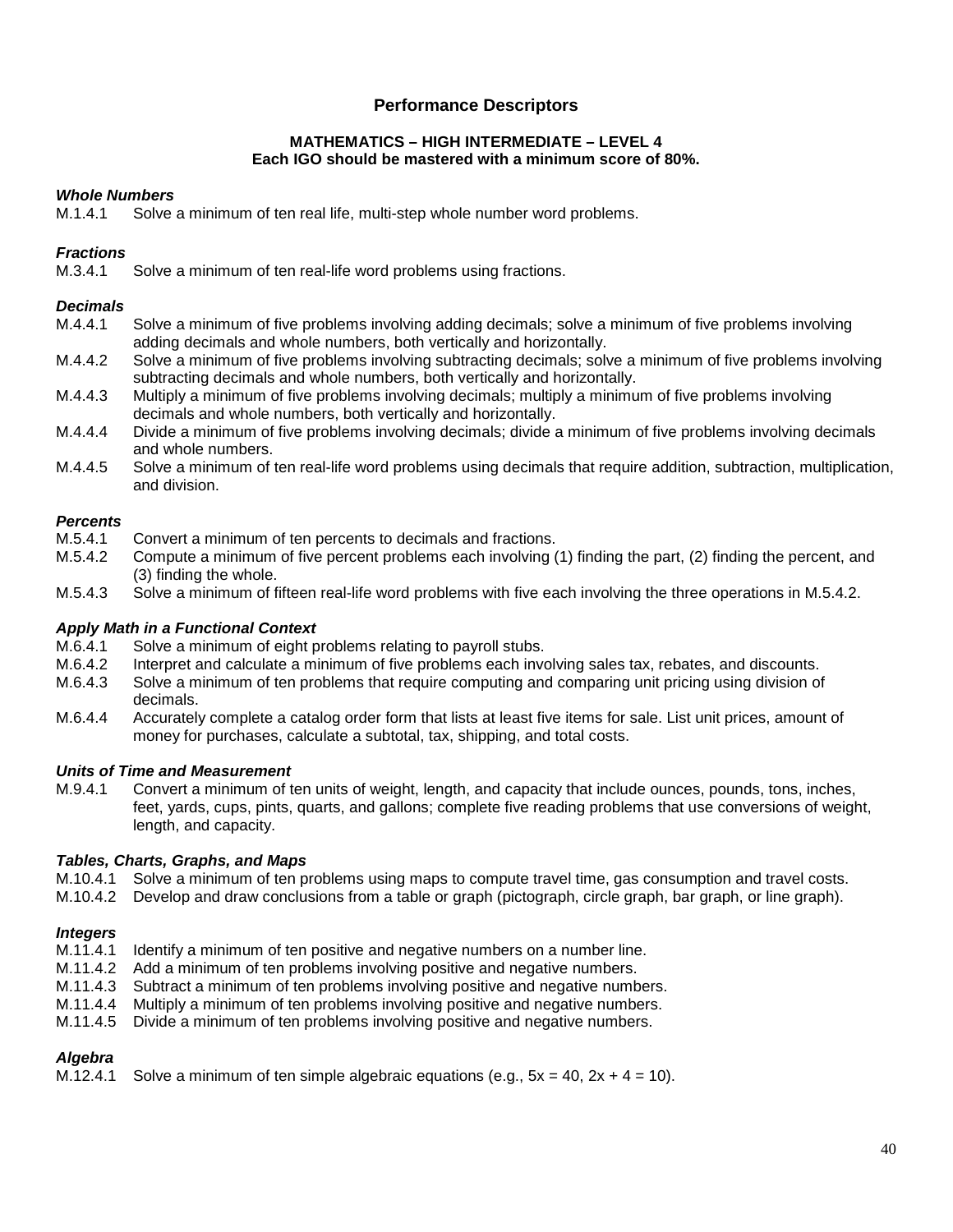# WEST VIRGINIA ADULT BASIC EDUCATION SKILLS CHECKLIST **ABE MATHEMATICS Federal Functioning Level 5 – Low Adult Secondary (9–10.9)**

| $\mathbf{r}$ cucrari uncliving Lever J $-$ Low Aguit Jecondary (3–10.3) |                |  |  |
|-------------------------------------------------------------------------|----------------|--|--|
| Student:                                                                | Program:       |  |  |
| Instructor:                                                             | Date Enrolled: |  |  |

# **NOTE: Essential IGOs related to the GED Tests are underlined.**

| <b>M.3 FRACTIONS</b>                                           | Date<br>Initial |
|----------------------------------------------------------------|-----------------|
| Perform multiple operations of fractions<br>3.5.1<br>(review). |                 |

|       | <b>M.4 DECIMALS</b>                                  | Date<br>Initial |
|-------|------------------------------------------------------|-----------------|
| 4.5.1 | Perform multiple operations of decimals<br>(review). |                 |

|       | <b>M.5 PERCENTS</b>                                  | Date<br>Initial |
|-------|------------------------------------------------------|-----------------|
| 5.5.1 | Perform multiple operations of percents<br>(review). |                 |

| M.6 APPLY MATH IN A FUNCTIONAL CONTEXT                        | Date<br>&<br>Initial |
|---------------------------------------------------------------|----------------------|
| Solve problems using averaging (mean)<br>6.5.1<br>and median. |                      |

|       | <b>M.7 RATIO AND PROPORTION</b>  | Date<br>&<br>Initial |
|-------|----------------------------------|----------------------|
| 7.5.1 | Solve problems with probability. |                      |
| 7.5.2 | Compute using ratio.             |                      |
| 7.5.3 | Compute using proportion.        |                      |

|       | <b>M.8 ESTIMATION</b>                       | Date<br>Initial |
|-------|---------------------------------------------|-----------------|
| 8.5.1 | Use estimation to solve real life problems. |                 |
|       |                                             |                 |

 $\overline{\phantom{a}}$ 

|       | <b>M.9 UNITS OF TIME AND MEASUREMENT</b>                                                                                                    | Date<br>&<br>Initial |
|-------|---------------------------------------------------------------------------------------------------------------------------------------------|----------------------|
| 9.5.1 | Convert between the standard and<br>metric systems of measures; inch/cm,<br>foot/meter; pound/kilogram; quart/liter;<br>Fahrenheit/Celsius. |                      |
|       | 9.5.2 Compute time using United States time<br>zones.                                                                                       |                      |
|       |                                                                                                                                             |                      |
|       |                                                                                                                                             | atr                  |



|        | 10.5.1 Interpret information from multi-line graphs<br>to solve problems. |                      |
|--------|---------------------------------------------------------------------------|----------------------|
|        | <b>M.11 INTEGERS</b>                                                      | Date<br>&<br>Initial |
| 11.5.1 | Identify and plot ordered pairs on a<br>rectangular/coordinate plane.     |                      |

|        |                                                                                   | Date    |
|--------|-----------------------------------------------------------------------------------|---------|
|        | M.12 ALGEBRA                                                                      | Initial |
| 12.5.1 | Solve powers and perfect square roots.                                            |         |
| 12.5.2 | Solve complex algebraic equations (for<br>ex.: $5(x+2) = 3(x + 6)$ , $3 r = 6$ ). |         |

|        | <b>M.13 GEOMETRY</b>                                            | Date<br>&<br>Initial |
|--------|-----------------------------------------------------------------|----------------------|
| 13.5.1 | Recognize and identify complex geometric                        |                      |
|        | words and shapes such as quadrilateral,                         |                      |
|        | polygon, hexagon, octagon,                                      |                      |
|        | parallelogram, cube, trapezoid, cone,<br>cylinder, and pyramid. |                      |
| 13.5.2 | Solve problems involving angles (right,                         |                      |
|        | complementary, supplementary, vertical,                         |                      |
|        | and corresponding) and triangles.                               |                      |
| 13.5.3 | Calculate circumference, perimeter,                             |                      |
|        | length, and width of selected geometric                         |                      |
|        | shapes (refer to current GED math                               |                      |
|        | formula page).                                                  |                      |
| 13.5.4 | Calculate area of geometric shapes (refer                       |                      |
|        | to current GED math formula page).                              |                      |
| 13.5.5 | Solve real-life problems using perimeter                        |                      |
|        | and area.                                                       |                      |
| 13.5.6 | Calculate volume of geometric shapes                            |                      |
|        | (refer to current GED math formula page).                       |                      |
| 13.5.7 | Solve real-life problems using volume.                          |                      |
| 13.5.8 | Solve problems using the Pythagorean                            |                      |
|        | Theorem with and without the aid of the                         |                      |
|        | calculator.                                                     |                      |

| <b>M.14 TRIGONOMETRY</b>                                                                          | Date<br>&<br>Initial |
|---------------------------------------------------------------------------------------------------|----------------------|
| 14.5.1 Identify components of trigonometric<br>functions (adjacent, opposite, and<br>hypotenuse). |                      |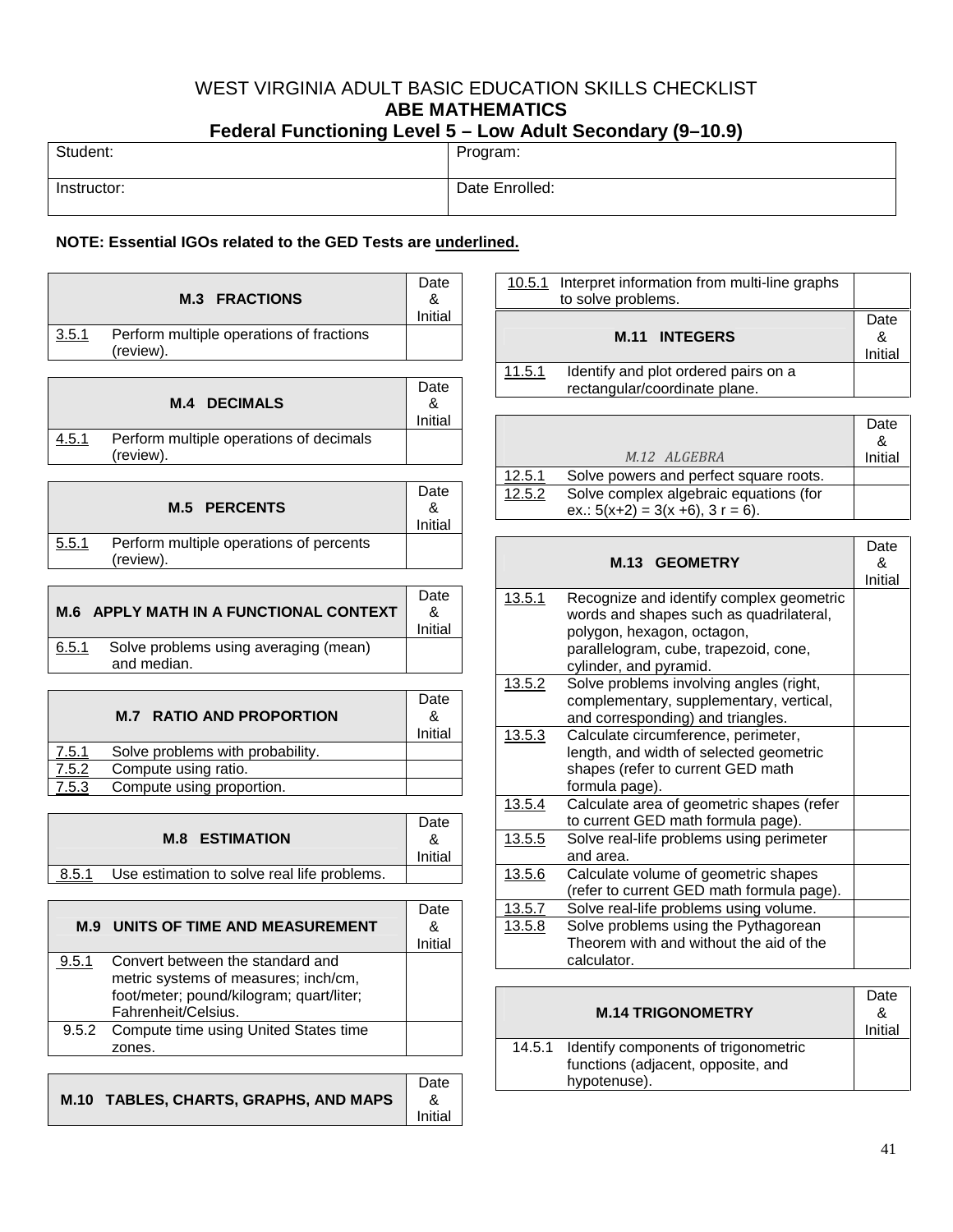#### **MATHEMATICS – LOW ADULT SECONDARY – LEVEL 5 Each IGO should be mastered with a minimum score of 80%.**

# *Fractions*

M.3.5.1 Review fractions as indicated in Level 3 (addition, subtraction, multiplication, and division) and solve a minimum of eight fraction reading problems.

# *Decimals*

M.4.5.1 Review decimals including writing decimals from words, converting fractions to decimals and decimals to fractions, and estimation/rounding; solve a minimum of eight decimal word problems.

# *Percents*

M.5.5.1 Review percents including changing percents to decimals, decimals to percents, fractions to percents, and percents to fractions. Find the part, whole, and percent of a given problem and solve a minimum of eight percent word problems.

# *Apply Math in a Functional Context*

M.6.5.1 Solve a minimum of five problems each using averaging (mean) and median.

# *Ratio and Proportion*

- M.7.5.1 Solve a minimum of ten problems with probability.
- M.7.5.2 Compute a minimum of ten problems using ratio.
- M.7.5.3 Compute a minimum of ten problems using proportion.

# *Estimation*

M.8.5.1 Use estimation to solve a minimum of ten real-life problems.

#### *Units of Time and Measurement*

- M.9.5.1 Convert between the standard and metric systems of measures by solving a minimum of two problems each involving inch/cm; foot/meter; pound/kilogram; quart/liter; and Fahrenheit/Celsius.
- M.9.5.2 Solve a minimum of ten problems involving time using United States time zones.

# *Tables, Charts, Graphs, and Maps*

M.10.5.1 Interpret information from multi-line graphs to solve a minimum of five problems.

# *Integers*

M.11.5.1 Identify and plot a minimum of ten ordered pairs on a rectangular/coordinate plane.

# *Algebra*

- M.12.5.1 Solve a minimum of ten problems using powers and perfect square roots.
- M.12.5.2 Solve a minimum of ten complex algebraic equations (for ex.:  $5(x+2) = 3(x +6)$ ,  $3r = 6$ ).

# *Geometry*

M.13.5.1 Recognize and identify a minimum of ten complex geometric words and shapes such as quadrilateral, polygon, hexagon, octagon, parallelogram, cube, trapezoid, cone, cylinder, and pyramid.

4

- M.13.5.2 Solve a minimum of five problems each involving triangles and complementary, supplementary, vertical, and corresponding angles.
- M.13.5.3 Solve a minimum of ten problems involving the calculation of circumference, perimeter, length, and width of circles, triangles, square, rectangles, and parallelograms.
- M.13.5.4 Solve a minimum of ten problems involving the calculation of area of circles, triangles, squares, rectangles, and parallelograms.
- M.13.5.5 Solve a minimum of five real-life problems using perimeter and five problems using area.
- M.13.5.6 Solve a minimum of five problems each involving the volume of cubes and cylinders.
- M.13.5.7 Solve a minimum of ten real-life problems using volume.
- M.13.5.8 Solve a minimum of ten problems using the Pythagorean Theorem with and without the aid of the calculator using both hypotenuse and leg.

# *Trigonometry*

M.14.5.1 Solve a minimum of ten problems that require the identification of trigonometric functions including adjacent, opposite, and hypotenuse.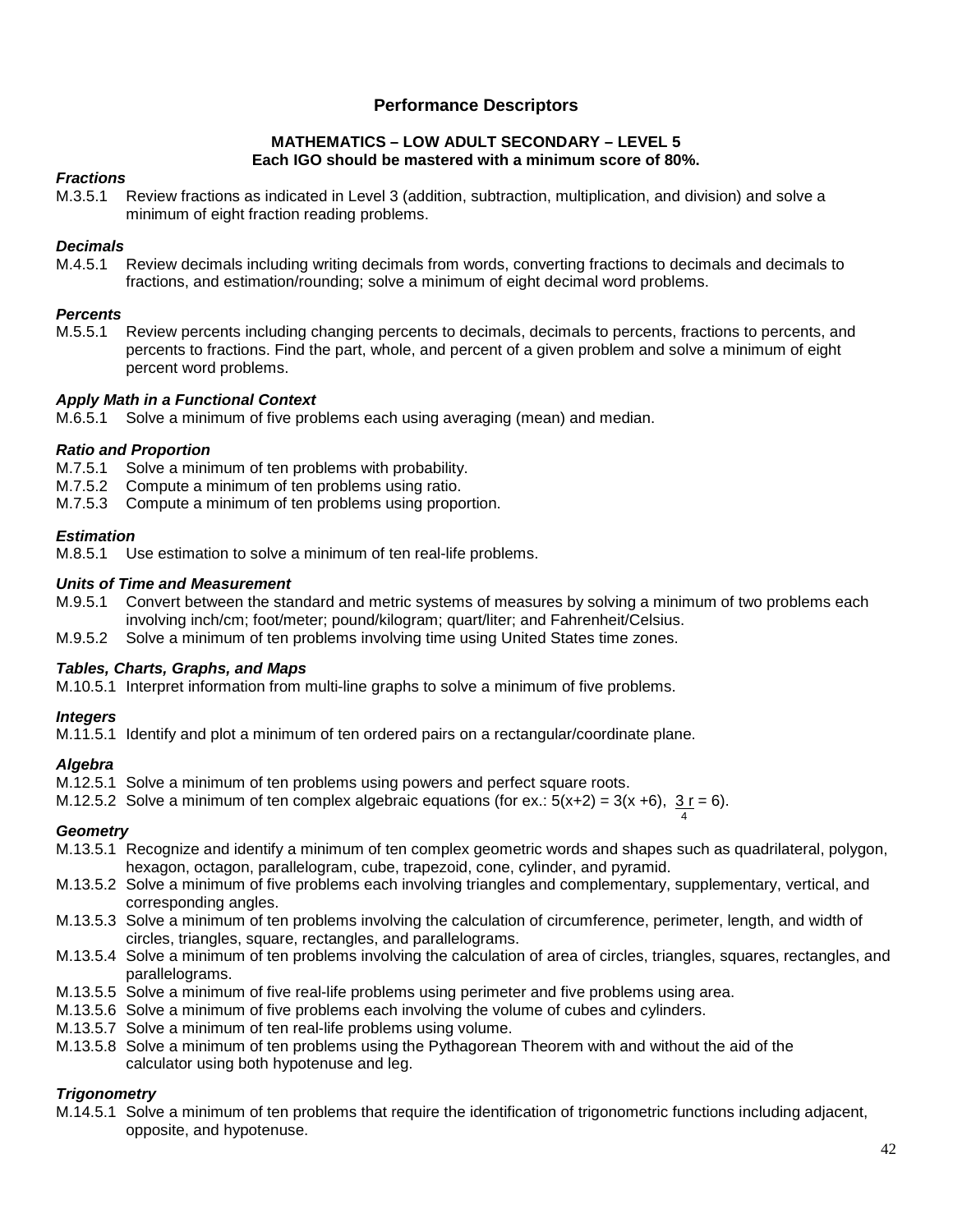# WEST VIRGINIA ADULT BASIC EDUCATION SKILLS CHECKLIST **ABE MATHEMATICS Federal Functioning Level 6 – High Adult Secondary (11.0-12.9)**

| r Gudiar Functioning Lever o $-$ Fight Addit Jecondary ( Fi.0-T2.3) |  |                |
|---------------------------------------------------------------------|--|----------------|
| Student:                                                            |  | Program:       |
| Instructor:                                                         |  | Date Enrolled: |

# **NOTE: Essential IGOs related to the GED Tests are underlined.**

| <b>M.6 APPLY MATH IN A FUNCTIONAL</b><br><b>CONTEXT</b> |                                                                        | Date<br>&<br>Initial |
|---------------------------------------------------------|------------------------------------------------------------------------|----------------------|
| 6.6.1                                                   | Use payroll stub information to<br>construct a personal/family budget. |                      |
| .R. 2                                                   | Reconcile a bank statement.                                            |                      |

|       | <b>M.7 RATIO AND PROPORTION</b>                                       | Date<br>&<br>Initial |
|-------|-----------------------------------------------------------------------|----------------------|
| 7.6.1 | Solve real-life word problems using<br>proportion.                    |                      |
| 7.6.2 | Make predictions based on probability<br>including possible outcomes. |                      |

| M.9   | UNITS OF TIME AND MEASUREMENT                                    | Date<br>&<br>Initial |
|-------|------------------------------------------------------------------|----------------------|
| 9.6.1 | Read and interpret information on<br>scales, meters, and gauges. |                      |

|        | M.10 TABLES, CHARTS, GRAPHS AND<br><b>MAPS</b> | Date<br>&<br>Initial |
|--------|------------------------------------------------|----------------------|
| 10.6.1 | Compare and analyze tables and<br>graphs.      |                      |

|        | <b>M.11 INTEGERS</b>                                                               | Date<br>& |
|--------|------------------------------------------------------------------------------------|-----------|
|        |                                                                                    | Initial   |
| 11.6.1 | Explain the relationship between<br>length on a number line and absolute<br>value. |           |

|        | M.12 ALGEBRA                                                                              | Date<br>&<br>Initial |
|--------|-------------------------------------------------------------------------------------------|----------------------|
| 12.6.1 | Use algebra to solve real-life<br>problems.                                               |                      |
| 12.6.2 | Solve inequalities.                                                                       |                      |
| 12.6.3 | Translate word phrases into algebraic<br>expressions or word sentences into<br>equations. |                      |
| 12.6.4 | Add, subtract, multiply, and divide                                                       |                      |

|         | monomials.                        |  |
|---------|-----------------------------------|--|
| 12.6.5  | Multiply and divide binomials.    |  |
| 12.6.6  | Solve problems involving the      |  |
|         | slope of a line on a graph.       |  |
| 12.6.7  | Solve problems involving the x    |  |
|         | and y intercepts on a graph.      |  |
| 12.6.8  | Solve problems involving distance |  |
|         | between points on a coordinate    |  |
|         | system.                           |  |
| 12.6.9  | Factor algebraic expressions.     |  |
| 12.6.10 | Express numbers in scientific     |  |
|         | notation.                         |  |

| M.13 GEOMETRY                                                           | Date<br>&<br>Initial |
|-------------------------------------------------------------------------|----------------------|
| 13.6.1 Use geometric formulas to solve real-<br>life problems (review). |                      |

| <b>M.14 TRIGONOMETRY</b>                                                                      | Date<br>& |
|-----------------------------------------------------------------------------------------------|-----------|
|                                                                                               | Initial   |
| 14.6.1 Solve problems involving<br>trigonometric ratios (sin, cos, tan) with<br>right angles. |           |

| <b>ADDITIONAL GED IGOS</b><br>(not required for completion of FFL) |                                                                                                   | Date<br>&<br>Initial |
|--------------------------------------------------------------------|---------------------------------------------------------------------------------------------------|----------------------|
|                                                                    | GED.6.1 Operate a scientific calculator to solve<br>basic and advanced mathematical<br>functions. |                      |
|                                                                    | GED.6.2 Evaluate insurance costs and<br>benefits.                                                 |                      |
|                                                                    | GED.6.3 Calculate retirement and investment<br>benefits.                                          |                      |